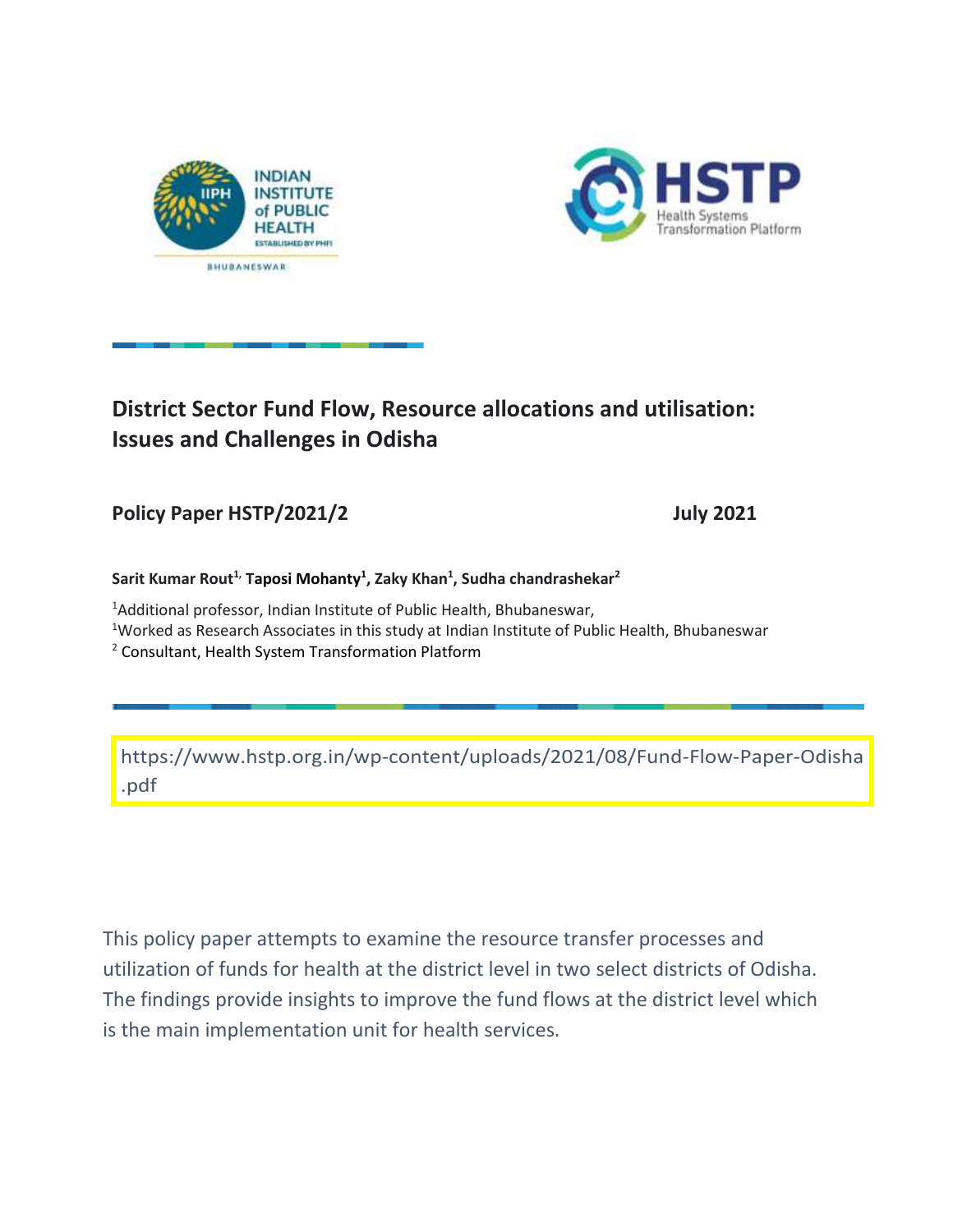#### **Contact**

Dr Sarit Kumar Rout | Additional Professor, IIPH B| sarit.kumar@phfi.org

Dr. Sudha Chandrasekhar | Consultant, HSTP | schandrasekhar@hstp.org.in

This working paper titled by "District Sector Fund Flow, Resource allocations and utilisation: Issues and Challenges in Odisha" has been developed by Health Systems Transformation Platform (HSTP) in collaboration with Indian Institute of Public Health Bhubaneswar.

#### Disclaimer

Health Systems Transformation Platform is a not-for-profit organization registered in the name of Forum for Health Systems Design and Transformation; a company licensed under section 8 of the Indian Companies Act 2013.

Our mission is to enable Indian health systems respond to people's needs. We do this in collaboration with Indian & Global expertise through research for health systems design, enhancing stakeholders' capabilities and fostering policy dialogue.

HSTP activities are funded by Sir Ratan Tata Trusts. HSTP is committed to highest standards of ethics and professional integrity in all its endeavours and declares no conflict of interest on account of its funding arrangements. The funders have no role in planning, design, development, and execution of any HSTP activities including organization of meetings/ workshops/ trainings/ research/ publications/ and any other dissemination material developed for the use of health systems stakeholders in India and elsewhere.

The contents of this report should not be attributed to, and do not represent the views of the funders. All reasonable precautions have been taken by HSTP and its partners to verify the information contained in this publication. However, the published material is being distributed without warranty of any kind, either expressed or implied. The responsibility for the interpretation and use of the material lies with the reader. In no event shall HSTP and its partners be liable for damages arising from its use.

#### Acknowledgement

The authors acknowledge inputs of Rajeev Sadanandan and Devadasan N from the Health Systems Transformation Platform. They sincerely thank all the Government and National Health Mission officials both at state and district level who supported this study by providing relevant health expenditure data and explained the budget making and fund disbursement process. Finally, our thanks are due to IIPHB administrative and finance officials for their constant support during this study.

Copyright <sup>@</sup> Health Systems Transformation Platform. All Rights Reserved. www.hstp.org.in.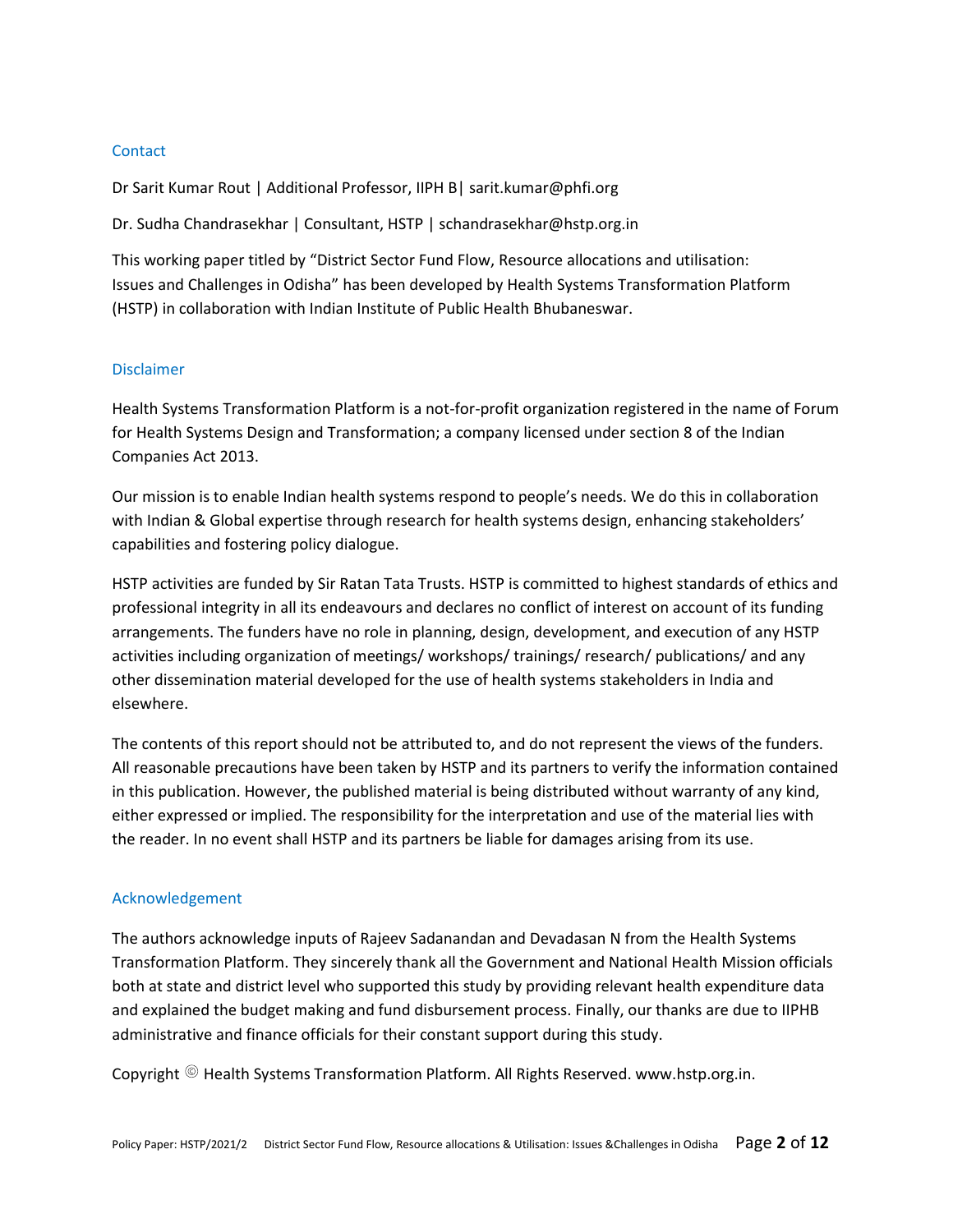## Contents

|    | 3.1 Budget formulation, Fund transfer and Resource Utilization process  6 |  |
|----|---------------------------------------------------------------------------|--|
|    |                                                                           |  |
|    |                                                                           |  |
| 4. |                                                                           |  |
|    |                                                                           |  |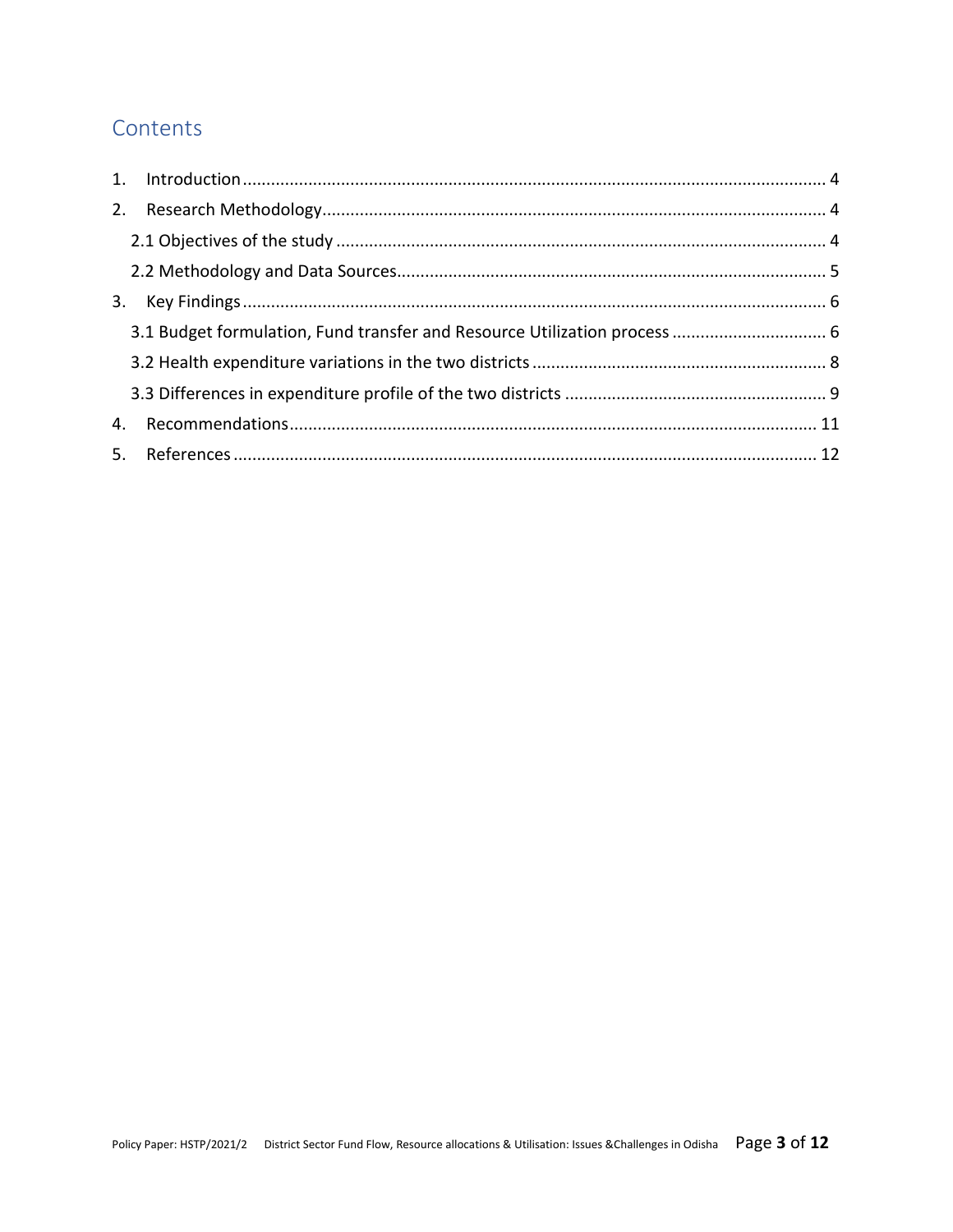## <span id="page-3-0"></span>1. Introduction

Budget preparation is an important health sector concern. More funds for health sector will not achieve universal health coverage (UHC) unless well-functioning financial management systems are in place and the funds are utilized efficiently. The way the budgets are formulated and budget allocations are made has a direct bearing on the performance of health sector (1).Understanding budget formulation process, prioritization, the level and nature of public expenditure, allocation and utilization pattern are crucial in order to increase efficiency of public spending. Though prioritization of expenditure is a political process rather than purely a technical exercise, understanding of these issues will help influence the process to enhance health system performance. In India, the annual budget for the union government is prepared by the finance ministry with support from other ministries and passes through –preparation phase, parliamentary approval, execution, and auditing. During preparation phase, the finance ministry makes consultations with different bodies – industry representatives, political parties, and civil society organizations to take their views on budget priorities. During this stage, the budget can be influenced by placing demands.

Current evidences on resource allocation and spending on national health mission (NHM) in India suggest wide gap between planning, release, and actual expenditure in backward districts. Higher proportion of NHM money is spent at the district level and higher devolution takes place for some specific programs – RCH flexi pool and mission flexi pool at the district and sub district level(2)(3). Further a study carried out in Uttarakhand found that top-down approach is followed instead of bottom-up approach as suggested by the NHM. This may imply that inputs from lower level are not taken as well as resource needs of the lower level facilities are not fulfilled (4). A recent study suggests huge underutilization of NHM money to the extent of 45% and is mainly due to higher share of the release of funds in the last quarter. In some states like Bihar and Maharashtra there is substantial delay in the release of funds from the state treasury to health societies. In contrast in Odisha more than 94 percent of funds are released in less than a month's time (5). Health being a state subject in India, resource transfer system from the state to health care providers, budget execution at the district and sub district level are crucial issues. These assume significance in strengthening decentralized planning at the district and execution process which leads to efficiency in public spending.

## <span id="page-3-1"></span>2. Research Methodology

### <span id="page-3-2"></span>2.1 Objectives of the study

- (1) Examine the mechanisms/processes involved in budget preparation, budget disbursement and fund utilization at the district level
- (2) Analyze the trend and pattern of public health expenditures in the two selected districts of Odisha during 2013-14 to 2017-18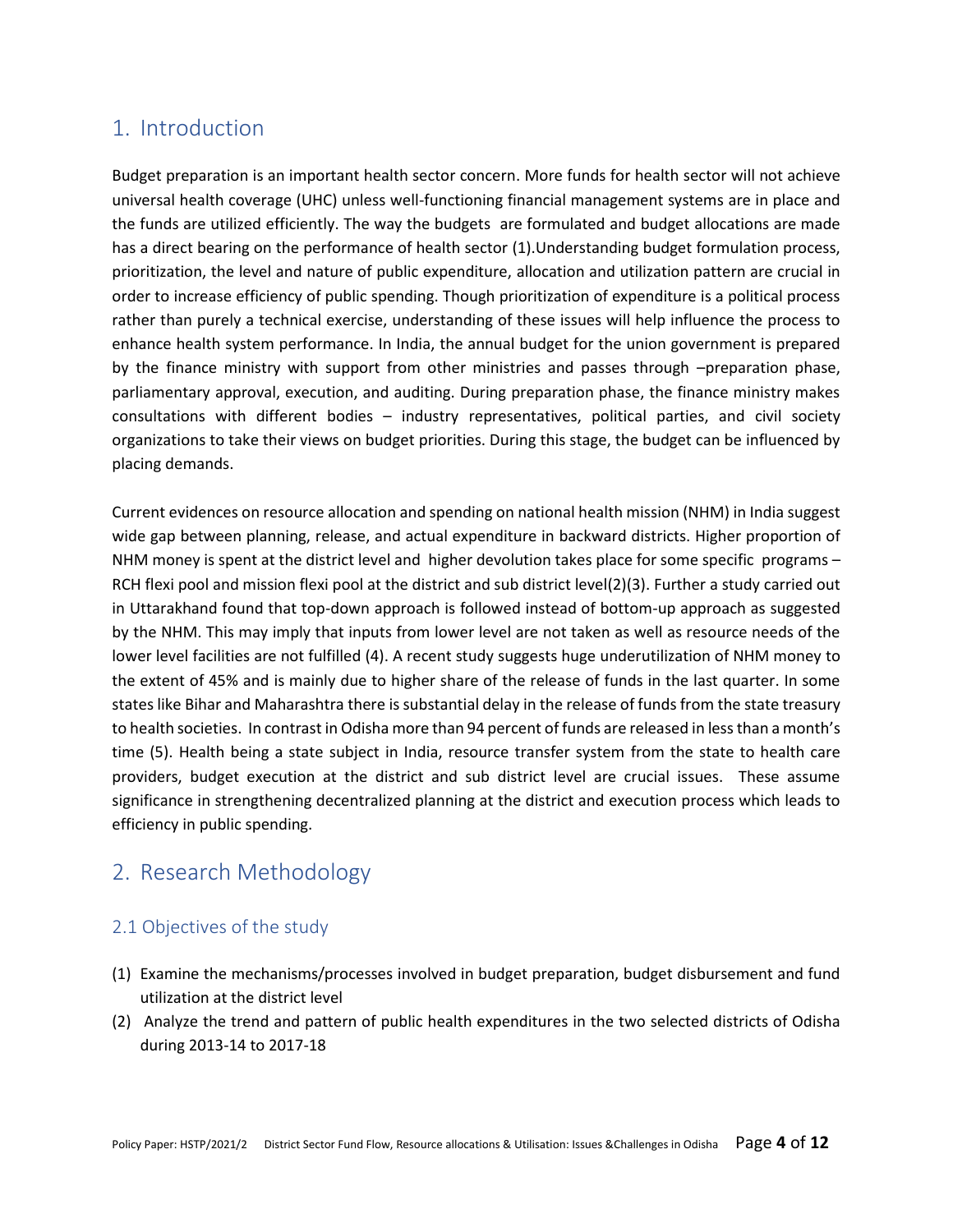### <span id="page-4-0"></span>2.2 Methodology and Data Sources

We used a mixed method approach – combination of quantitative and qualitative methods to critically investigate the above-mentioned research questions. We collected budget allocations, expenditure, and utilization data from the Integrated Financial Management System (IFMS), Odisha and from the district head quarter hospital (DHH), and community health centers (CHCs). The National Health Mission (NHM) data were collected from the state national health mission and DHH district national health mission. Analysis of budget allocation, expenditure, and utilization of different programs both for NHM and treasury were done for 5 years from 2013-14 to 2017-18.

In the study, we have followed public finance management (PFM) framework to understand the fiscal transfer system in Odisha(6). A standard budget cycle includes three distinct stages: budget formulation, budget execution and budget monitoring. Based on the above framework, qualitative interview with officials of both the department of health & family welfare, the department of finance, NHM staff and district program managers and other providers at the district and sub district level was conducted. For this study, we selected two districts – Rayagada and Balasore. The two districts present diverse characteristics of Odisha. Balasore is a coastal district with more advanced health and development indicators, whereas Rayagada is a tribal and underdeveloped district with poor socio-economic and health indicators.

| <b>Indicators</b>                                  | Rayagada       | <b>Balasore</b> |
|----------------------------------------------------|----------------|-----------------|
| Total population (In Lakhs)                        | $10.4(2.3%)$ * | 25.3(5.5%)      |
| <b>Total health Facilities- Public</b>             | 93(5.1%)       | 52(2.9%)        |
| <b>Doctors</b>                                     | 108 (1.7%)     | 145(2.3%)       |
| <b>Total Beds</b>                                  | 289            | 585             |
| Beds for 10,000 population                         | 3              | 2.5             |
| Health Staff per 10,000 population                 | 6.5(4.2)       | 3.6(2.1)        |
| Total health expenditure in 2017-18 (INR in Lakhs) | 6612           | 11146           |
| Share of district in state health expenditure (%)  | 1.32           | 2.22            |
| Per capita health expenditure (INR in Rupees)      | 619            | 440             |
| *% in parenthesis indicates share in state total   |                |                 |

#### **Table-1: Health infrastructure and expenditure in two districts**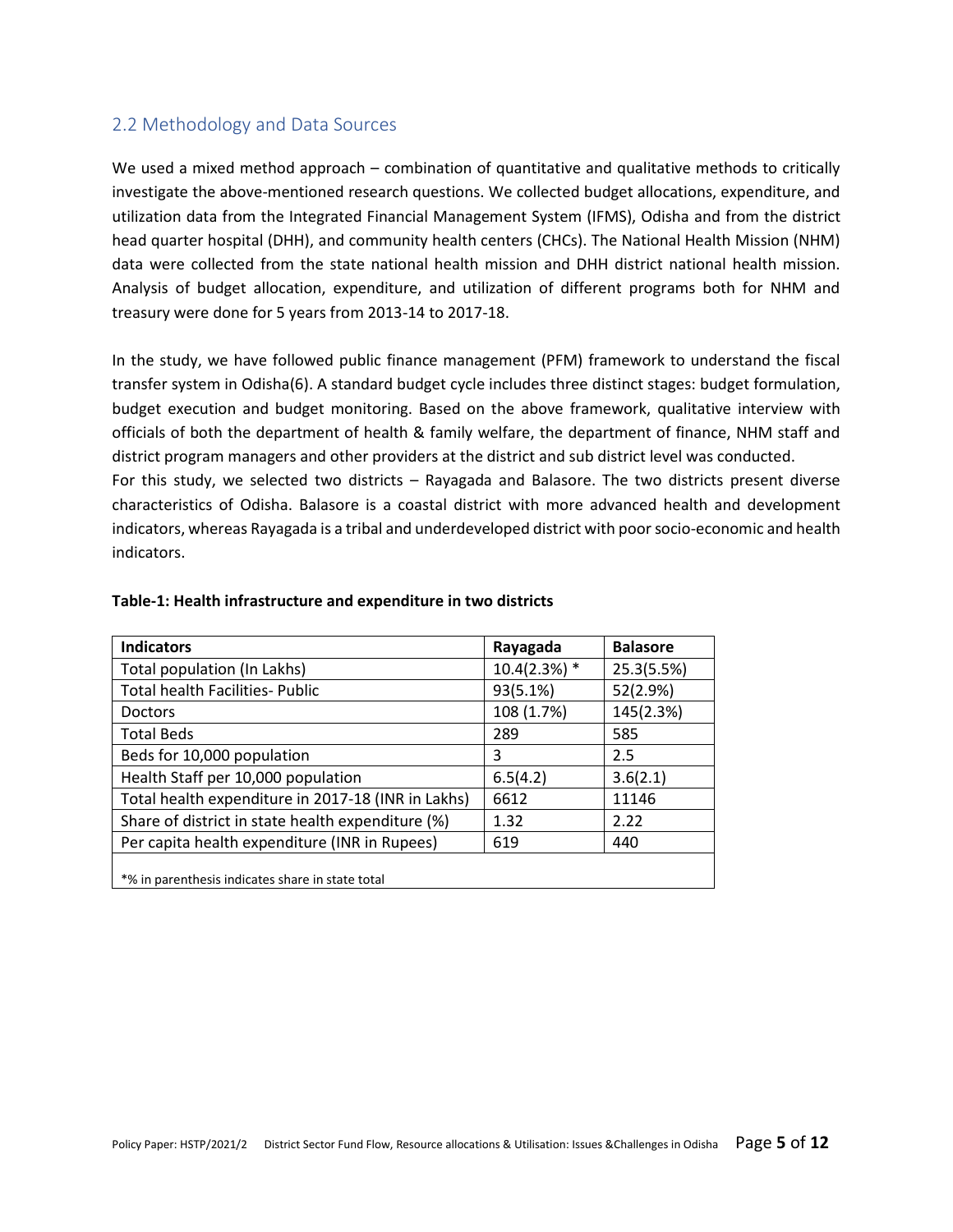## <span id="page-5-0"></span>3. Key Findings

### <span id="page-5-1"></span>3.1 Budget formulation, Fund transfer and Resource Utilization process

Budget formulation at the district follows two distinct processes- 1. Treasury route 2. NHM route and each has a different process. Generally, the budget-making process for NHM starts in month of December for the next financial year after the state receives notification from the government of India (GOI). A consultation workshop is organized at the state level with participation of state and district level NHM officials from all the district of Odisha. The workshop aims at deciding the direction and pattern of the NHM budget. After that, the state provides a format in a soft copy with formula and target for the district and unit cost for each line item to prepare a health action plan for the district. Accordingly, each district prepares the district budget requirement following a participatory process involving district and block level officials. Though this process is largely called as bottom-up approach as the requirements are estimated based upon the needs from the village level, some of the block level officials are of the view that the consultation process at the ground has reduced due to the current practice of dependency on the health management and information system (HMIS) data. Most of requirements are estimated at the district level based upon the HMIS data and only the block level officials are consulted for validating any discrepancy. All the block plans are consolidated at the district level and sent to the state.

*Five years back, the district adopted a bottom-up approach where the requirements were estimated based upon the needs from the village level. However, this has changed in the last two years where the district prepares the estimate based upon the last year's utilization – for instance on maternal health program, civil construction and others and submits to the state. After receipt of the expenditure, the district distributes the funds as per the last years' intake capacity to the block and block spends the amount accordingly. Now, we are only implementing whatever Program implementation plan (PIP) is coming from the district." – A block manager*

The state NHM office examines the district health plan and asks for clarifications and comments to the district and accordingly, the district reworks on the queries discussing with the block level officials and resubmits the final PIP to the state in the month of February and March. Finally, the state sends the PIP to the union government for approval. After receiving the approval from the GOI, the state sends the approved PIP to the District. During 2019-20, the approval was done in the month April and earlier it happened during July or August.

The fund disbursement process starts at this stage and the state sends a fund release letter to the district and after 10 days of the receipt of the letter, the actual fund is transferred to the account. After the district receives the funds, it verifies the unspent balances of different programs at the community health center level (block) and after adjusting the unspent balances, it transfers rest. The funds from NHM are transferred through the public finance management system (PFMS). There are multiple accounts in which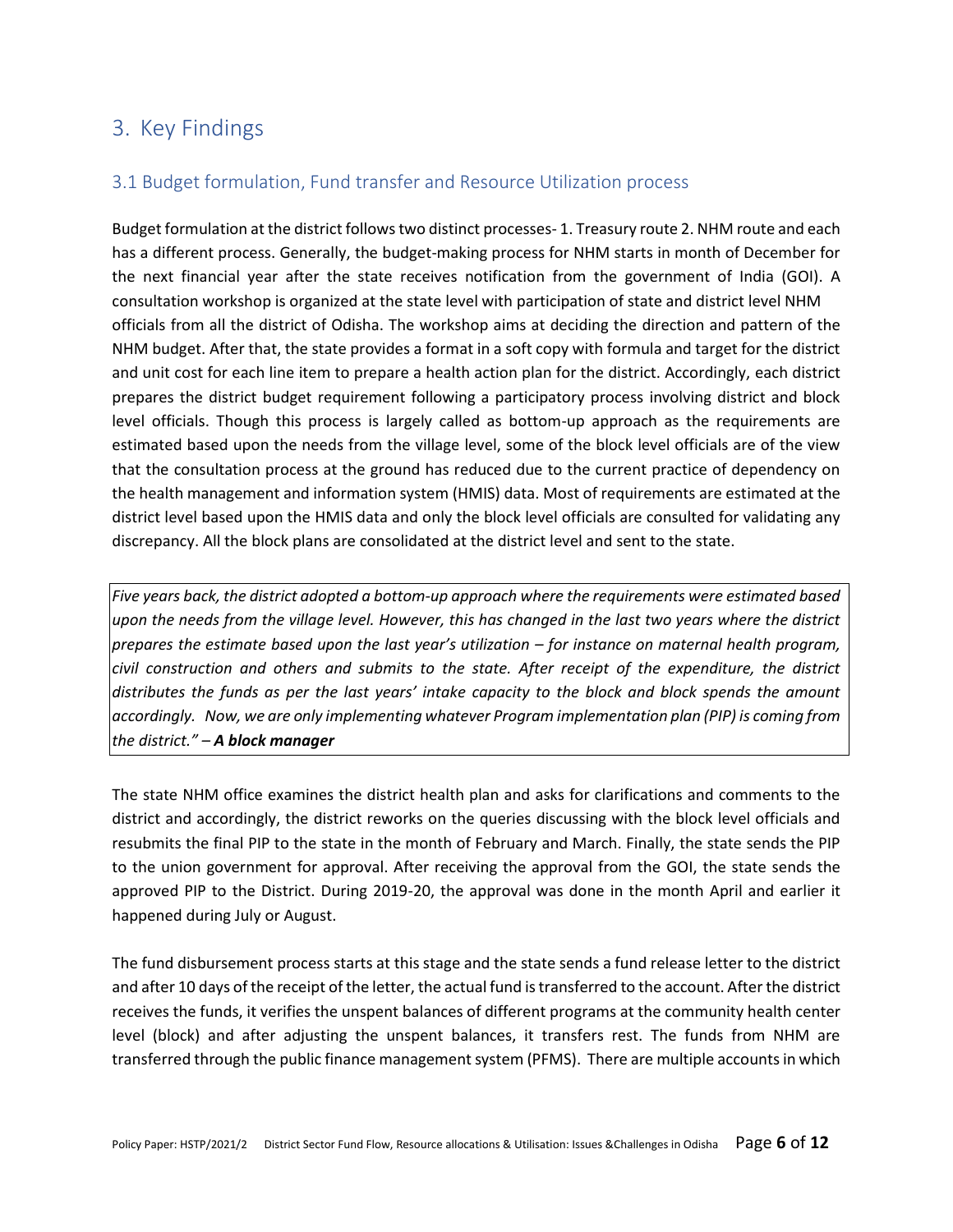NHM funds are transferred for various health activities. For instance, in a district there are 15 to 17 accounts through which NHM funds are transferred to district.

Further the study suggests that the fund disbursement process has been quite easy after the introduction of PFMS software. After the receipt of GOI share in the consolidation fund of the state, the state takes on average 21 days to transfer money from state treasury to the state health society, the state health society transfer most of the funds to the district on the same day or within a maximum of 10-15 days of the receipt from the state health society. The district after receiving fund transfer it to the block within 10 -15 days.



Once the fund is disbursed to the blocks, the block level officials issue letter to the PHCs and SCs and subsequently release funds to the Primary health centers (PHCs) and sub-centers (SCs). Earlier, the blocks used to disburse funds to lower-level institutions on different activities. However, this has changed in the last 3/4 years where the funds are disbursed pool wise. Each month, the district program manager along with the accounts manager reviews the fund utilization status of the blocks and if there is low utilization for any program, they discuss these issues with the block level officials.

At the district level, the monitoring process for fund utilization is well laid down where the district program manager and block program manager along with the accounts and program staff review the progress and act where there are some deficiencies. As indicated by district level officials, the main reason for underutilization of funds is inadequate staff. Further, the new system of Aadhar based transfer to the beneficiary through PFMS further creates difficulty in fund utilization. Moreover, as per the government rule, the transferring bank should be State Bank of India (SBI). If SBI branch is not available then, any other nationalized bank is permitted. This creates difficulty in getting services on time from the bank as the bank is overburdened with many other works.

Under treasury route, the funds are transferred to the drawing disbursement officers (DDOs) at the health care institutions and most of the funds are related to salary and administrative expenditure. There are various drawing disbursement officers (DDOs) at the health care institutions who receive the funds directly under various accounts heads – medical public health, family welfare either in revenue or capital heads. Once the budget is approved by the state legislature, the funds get transferred to different directors- for instance, director of health services, director of family welfare, director medical education and training and others. These directors then transfer funds to the respective DDOs at the district level under various accounts heads.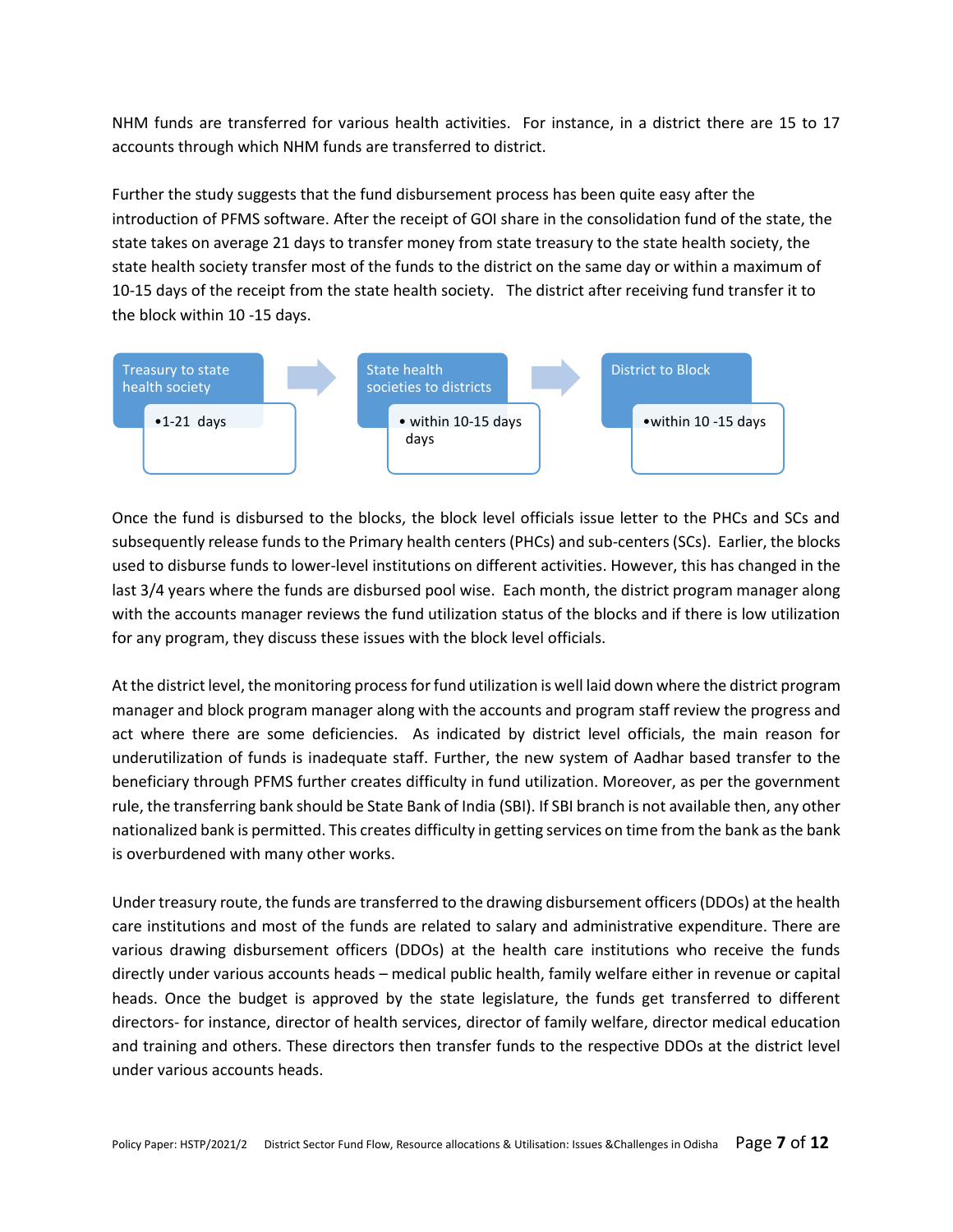### <span id="page-7-0"></span>3.2 Health expenditure variations in the two districts

The findings suggest that overall, share of health expenditure in total state health expenditure of Balasore which also has more health care institutions was more than Rayagada. For instance, it was 2.2% of total state health expenditure in Balasore compared to 1.3% in Rayagada in 2017-18 (**Fig 1.1)**. However, the per capita health expenditure of Rayagada was INR 619 which is 40% more compared to INR 440 in Balasore in 2017-18. This is accounted by the lower population in Rayagada, which is only 41% of Balasore population. In absolute terms, the health spending has gone up in both the districts during the study period. In Balasore district, this increased from INR 790.5 million in 2013-14 to INR 1114.6 million in 2017- 18, a 41% increase during this period. In Rayagada it increased from INR 431.8 million to INR 616 million during the same period accounting for 53% increase thus 12% higher in Rayagada than Balasore **(Fig 1.2)**.





**Fig 1.2: Health Expenditure in Balasore and Rayagada (in Million)**

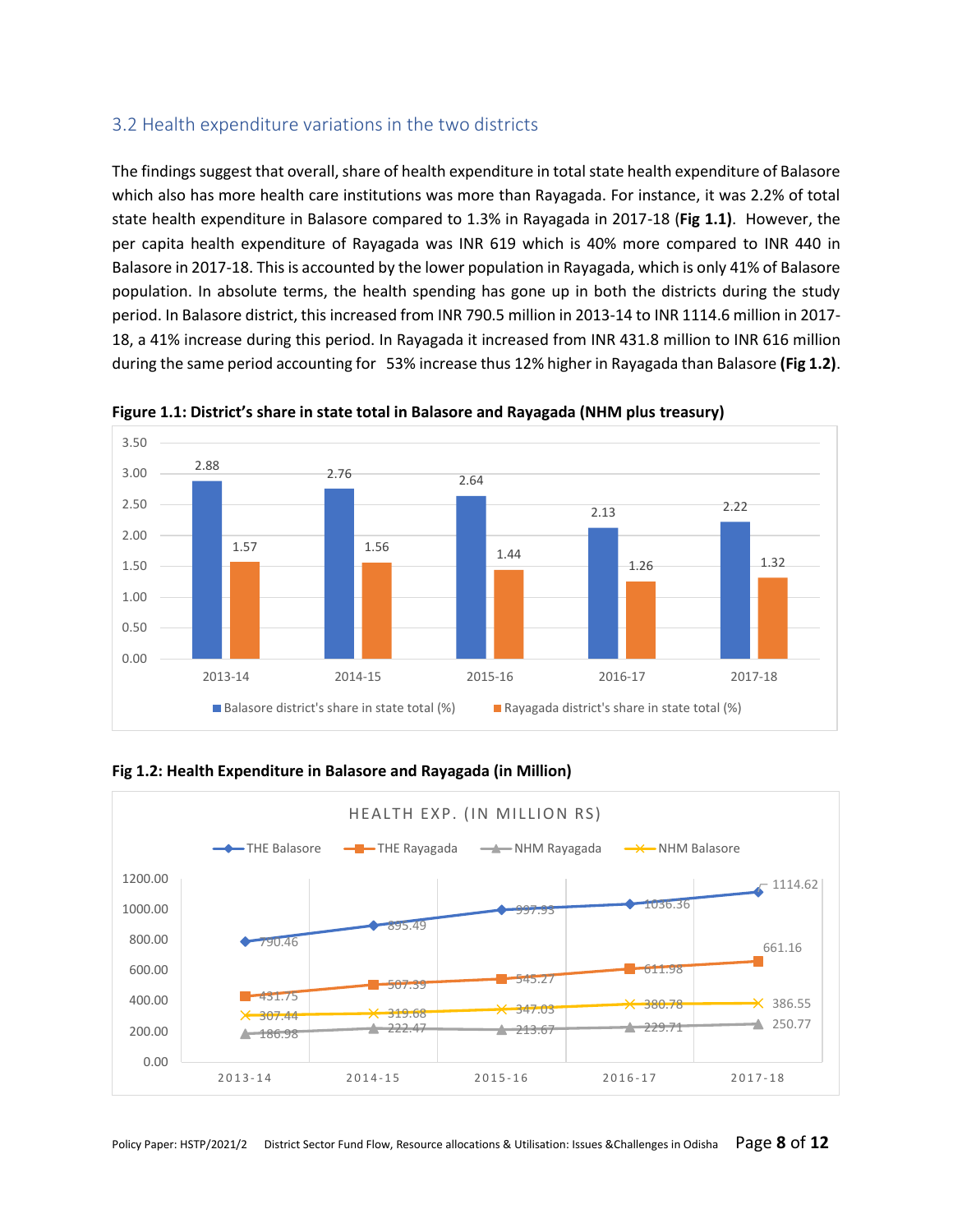#### **Share of utilization of resources to allocated funds**

It is further observed that districts have not utilized resources fully. In Balasore, the utilization of funds from treasury was 73.8% in 2017-18 compared to 71.8% in Rayagada. Similarly, the utilization for NHM specific funds was 77% in Balasore and 75.8% in Rayagada. Overall, the utilization declined in both the districts during 2013-14 to 2017-18. However, the decline was more (11%) in Balasore as compared to 2.8% in Rayagada. Further, analysis showed that there was a decline in utilization of treasury expenditure in both the districts (13.5% in Balasore and 16.6% in Rayagada) but increase in utilization of NHM fund from 64.5% in 2013-14 to 75.8% in 2017-18 contributed to lower overall decline in utilization in Rayagada as presented in **(Fig 1.3)**. This shows the absorption capacity of fund utilization under NHM has gone up in a backward district of Rayagada.



#### **Fig 1.3 Fund Utilization pattern in Balasore and Rayagada (%)**

It was further observed that on an average around 14% of total funds under NHM from the previous year is carried forward and gets added to the fund release of the next financial year of the district in each year. This backlog unspent balances further accumulates to the current underutilization of resources of the district. For instance, during 2017-18, balance from the previous year was 52.38% of total receipt under NCD and this was 53.6 % under NUHM. Similarly, this was 24% under NRHM additionalities in 2013-14 which reduced to 13% in 2017-18. Therefore, while examining underutilization of the current financial year, it is important to examine what percentage of total resources gets accumulated from the previous financial year. This accumulated fund from the previous year further adds to the problem of underutilization of funds in the district and reduces the resources that would have been available to the district had the funds been spent and not carried over to the next year.

### <span id="page-8-0"></span>3.3 Differences in expenditure profile of the two districts

The findings further suggest changes in the share of union government in the total district sector spending. Earlier, the union and state government shared resources at 75:25 ratio for health which has been changed to 60:40 since 2015-16. This change in the share of the union government is reflected in the district spending pattern. For instance, the share of union government was 29% in Balasore and 32.48%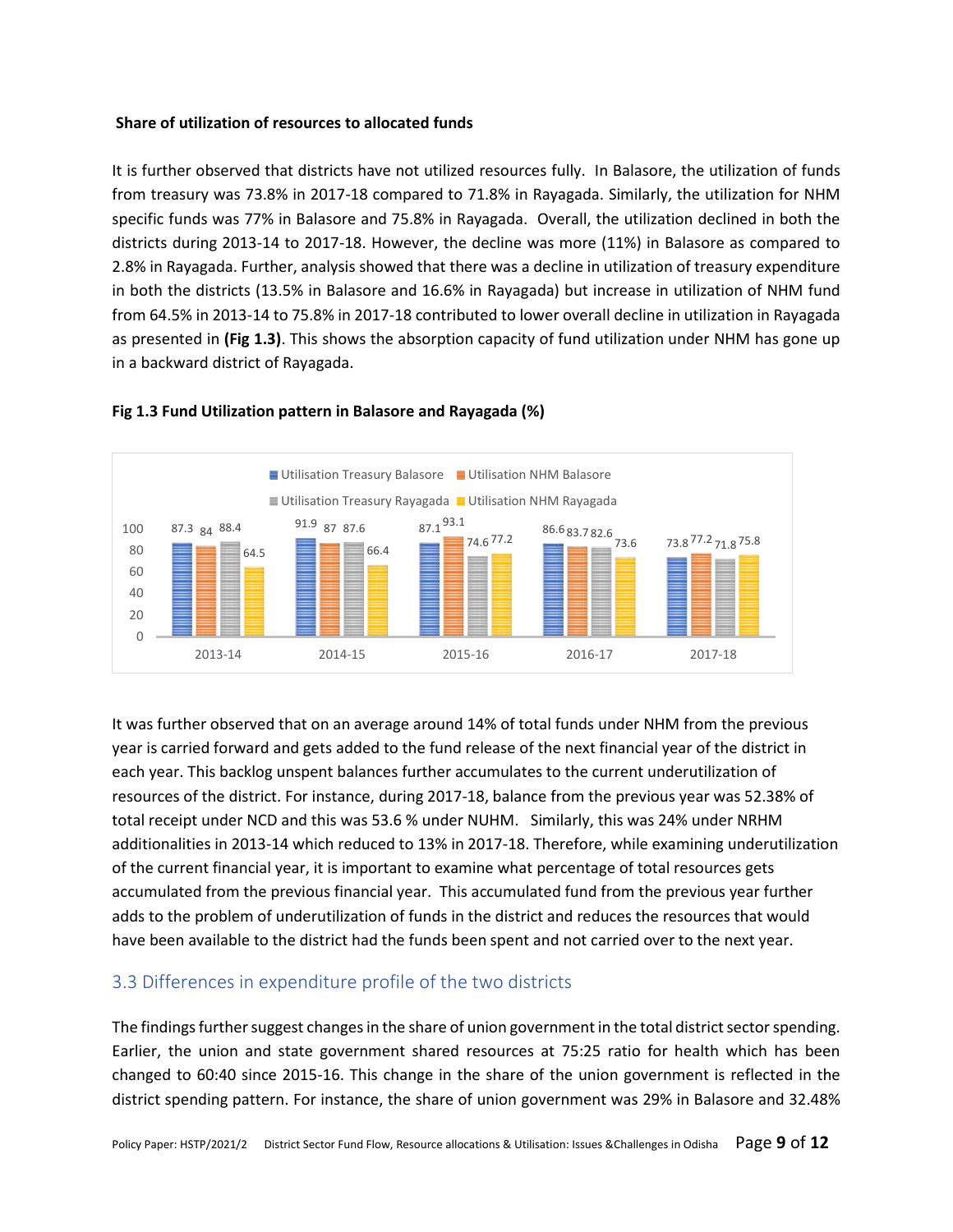in Rayagada in 2013-14, which has declined to 21% and 23% respectively in 2017-18. Under National Health Mission, the expenditure is mainly for reproductive child health (RCH), maternal health, immunization programs, communicable and non-communicable diseases. A major share of NHM expenditure was on RCH and NMH additionalities (80%). The share of communicable diseases was only 1.6% of total health expenditure in Balasore whereas this was a little higher at 4 % in Rayagada. Similarly, the share of non-communicable diseases (NCDs) was less than 1% of total health expenditure of the district. The analysis showed that communicable and non-communicable diseases not only had least priority at the district level, these two items also witnessed low utilization of resources. For instance, in Balasore, the utilization for NCD was 36% compared to 32% in Rayagada in 2017-18. Further, immunization programs also noticed perceptible decline in utilization in both districts during study period. The fund utilization of only 50% on immunization in Rayagada, a backward district is a matter of concern.

Many block level officials pointed out that fund utilization for certain programs especially, NCDs was affected due to shortage of staff at the block and below. The Auxiliary nurse midwife (ANM) is not able to screen NCD patients at household level due to multiple responsibilities. Moreover, those who are screened do not get required services at PHCs and CHCs due to lack of diagnostic services to test and identify the disease.

In this study, we combined the family welfare, national leprosy eradication program, national vector borne program, national tuberculosis control program and all NCD program routed through both NHM and treasury to define them as public health activities. The expenditure on public health activities constituted 6% of total district health expenditure in Balasore and 7.37% in Rayagada during 2017-18. Moreover, it is also observed that there has been a decline in utilization in both the districts against the resources allocated. Total utilization was 63% in Balasore compared to 58.4% in Rayagada

Rogi Kalyan Samiti (RKS) is also called a hospital development committee, receives fund from various sources which includes user fees, untied fund, fund for NIDAN<sup>1</sup>, First Referral Unit (FRU) grants for outpatient (OP) and Inpatient (IP) admissions. Apart from this, they also receive fund from external sources like donation and corporate Social Responsibility (CSR) activity. Recently, the state government has withdrawn users' fees from the hospitals. The study suggested that though RKS provides autonomy to spend the money as per the local requirement, there has been a lesser utilization of resources. This is more in an underdeveloped district of Rayagada. Fund utilization is delayed primarily, as meetings do not take place on regular intervals especially, at the block level because of different priorities of political executives who are the members of the RKS.

*<sup>1</sup>* This scheme aims at providing free diagnostic services at all public health care institutions in Odisha. The state government has partnered with private laboratories to provide free of cost Pathology tests, digital X-Ray, CT scan and MRI to the people under this scheme.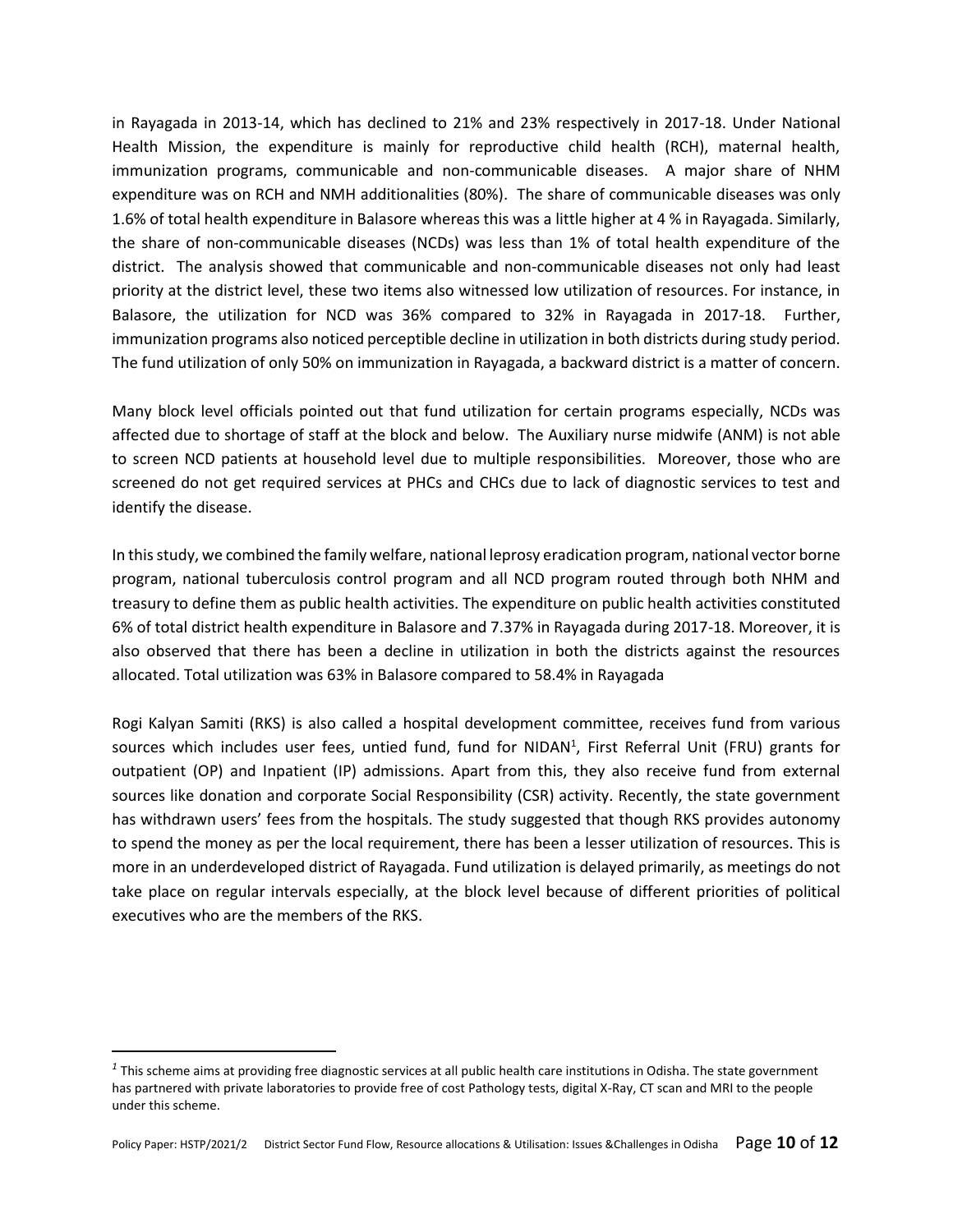### <span id="page-10-0"></span>4. Recommendations

This study analyzing district sector resource allocation and spending in Odisha provided many useful insights for improving district level spending for health programs in Odisha.

- **4.1 Inclusion of health care needs based on disease burden and district characteristics like backwardness/aspirational districts.** Resource allocation decisions are based on health care institutions which is normally determined by population norm. This leads to higher share of resources to the developed district (which has more health care institutions) compared to a backward district. This study recommends for inclusion of health care needs, disease burden and backwardness indicators for allocation of resources to the district rather than population norm. Though this is followed by NHM resource allocation, NHM funding only reflects one fifth of total spending of the district.
- **4.2 Address manpower and capacity constraints to avoid under-utilization of specific program funds.** Overall, the under-utilization of public resources, has a major bearing on the delivery of services. The study shows that there has been a huge underutilization of resources in both treasury and NHM streams. It is also noticed that NCDs get least priority in the district sector spending. Further, in many of the critical programs related to NCDs and communicable diseases, underutilization of resources is large. When the burden of NCD is growing, the low utilization of resources is major concern. This study suggests that the utilization of spending should be increased substantially in NCDs and communicable disease programs with provision of adequate manpower and planned activities.
- **4.3 Increase resource allocation for public health activities.** Higher investment is required on public health activities as the study suggests only 6% of district funds is towards this currently.
- **4.4 Scale-up the pilots on virtual accounts being undertaken for NHM fund management.** Multiple accounts on various programs at district level led to administrative problems and further evidence is needed to show whether the pilots being undertaken to improve the financing system through National financial accounting and management software (NFAMS) leads to increase in efficiency in the system. Experimentation is needed in one district to understand the integration of resources for better pooling to avoid fragmentation of resources at the district level